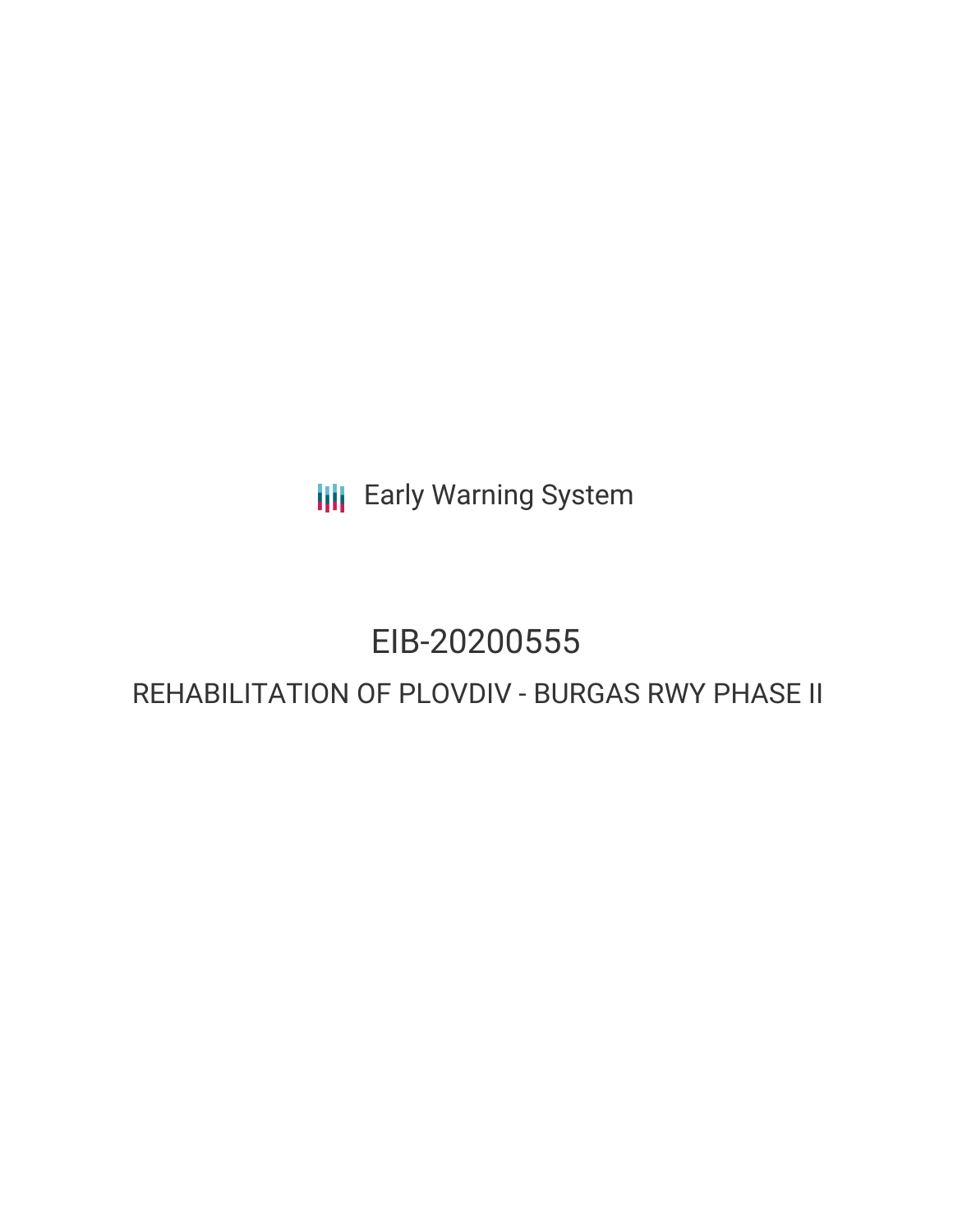## **Quick Facts**

| <b>Countries</b>              | <b>Bulgaria</b>                |
|-------------------------------|--------------------------------|
| <b>Financial Institutions</b> | European Investment Bank (EIB) |
| <b>Status</b>                 | Proposed                       |
| <b>Bank Risk Rating</b>       | U                              |
| <b>Borrower</b>               | REPUBLIC OF BULGARIA           |
| <b>Sectors</b>                | Transport                      |
| <b>Investment Type(s)</b>     | Loan                           |
| <b>Loan Amount (USD)</b>      | $$50.91$ million               |
| <b>Project Cost (USD)</b>     | \$408.47 million               |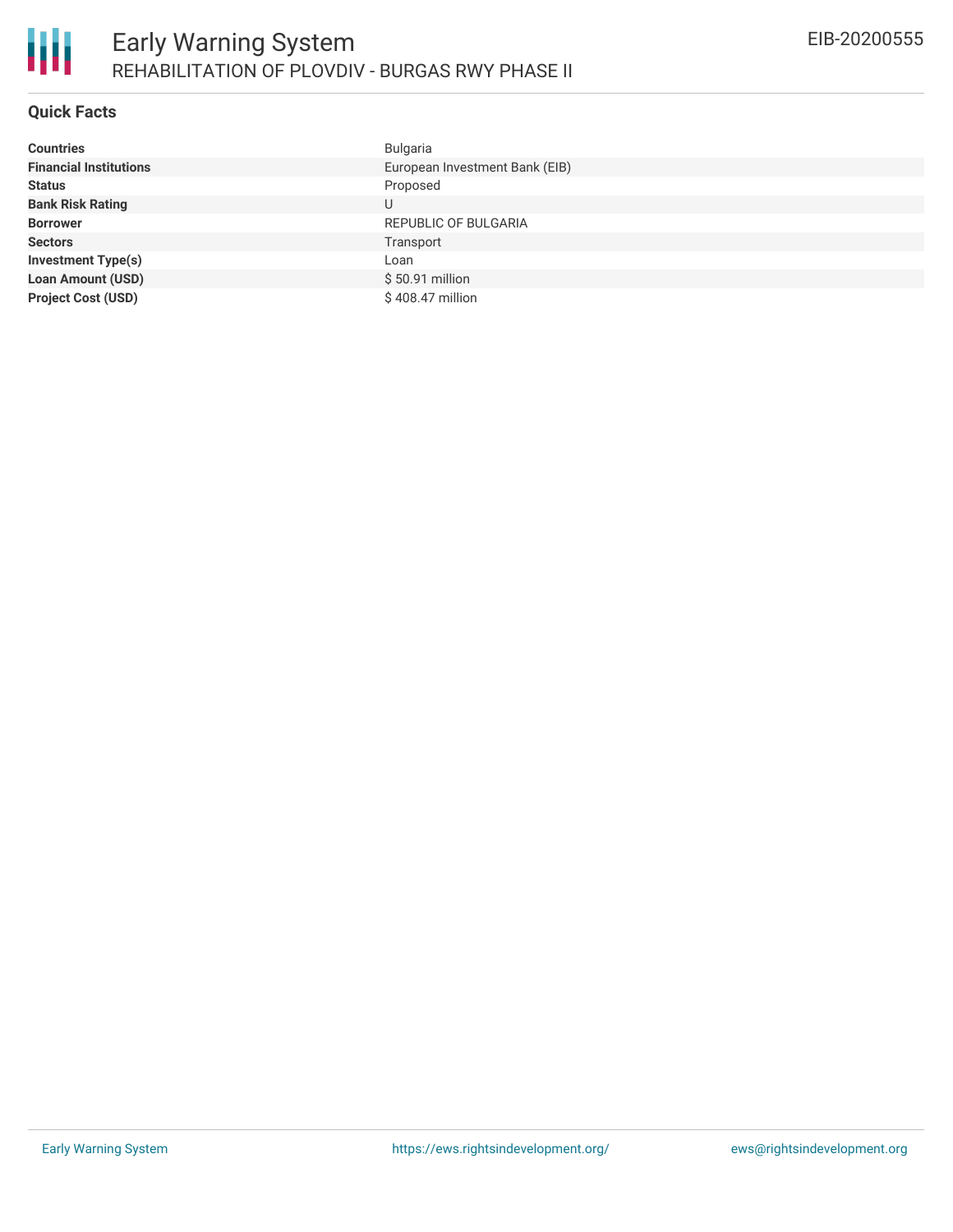



#### **Project Description**

The project concerns the completion of the rehabilitation and modernisation works on the Plovdiv-Burgas railway line, which is part of the main Trans-European Transport Network (TEN-T) and part of the "Orient / East Mediterranean" corridor. The project will contribute to bringing the railway infrastructure in accordance with interoperability and relevant EU regulation. The initial phase of the project was implemented under the previous programming period (2007-2013). The project will contribute to the development of a key part of the core railway TEN-T on the territory of the Republic of Bulgaria.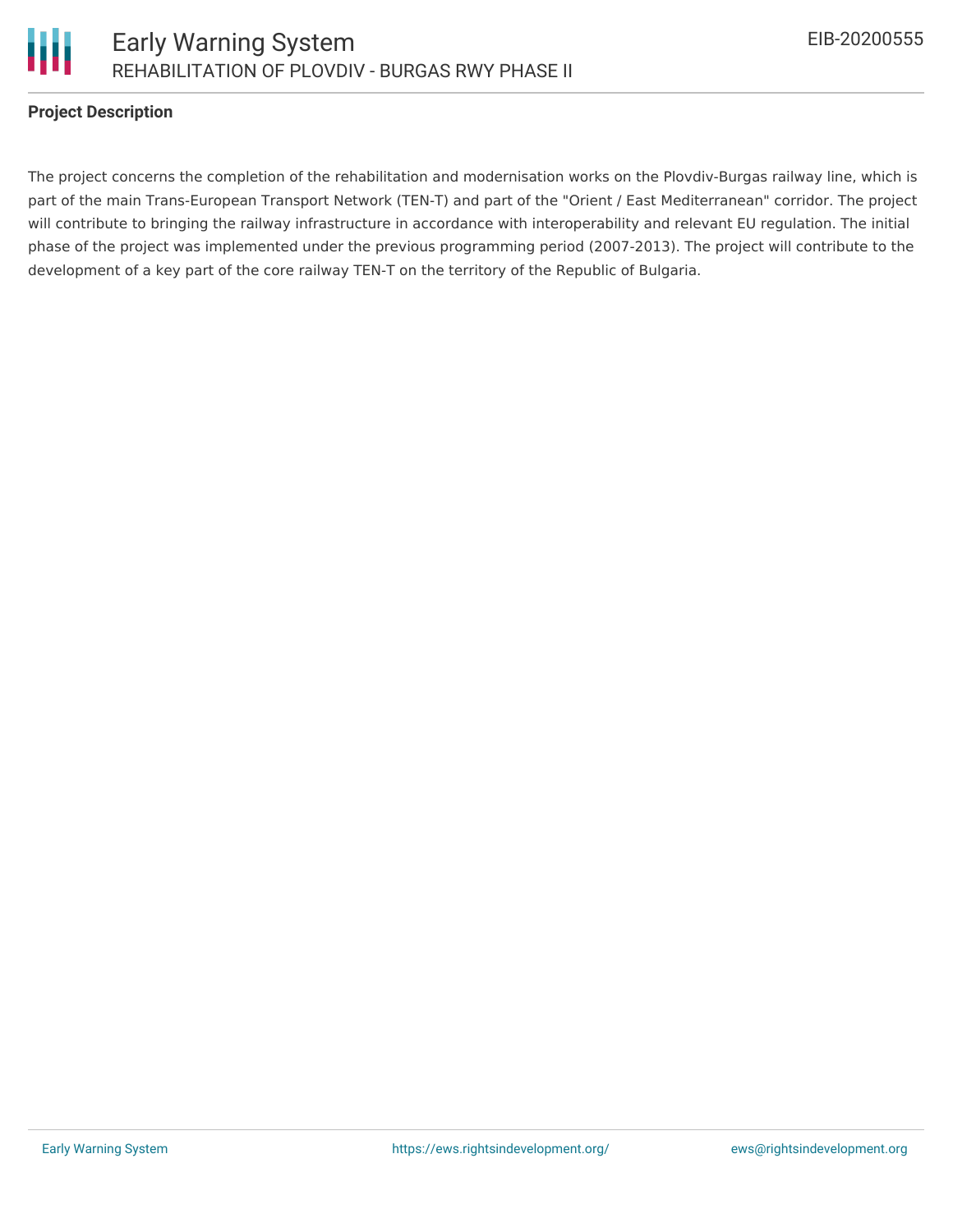

#### **Investment Description**

European Investment Bank (EIB)